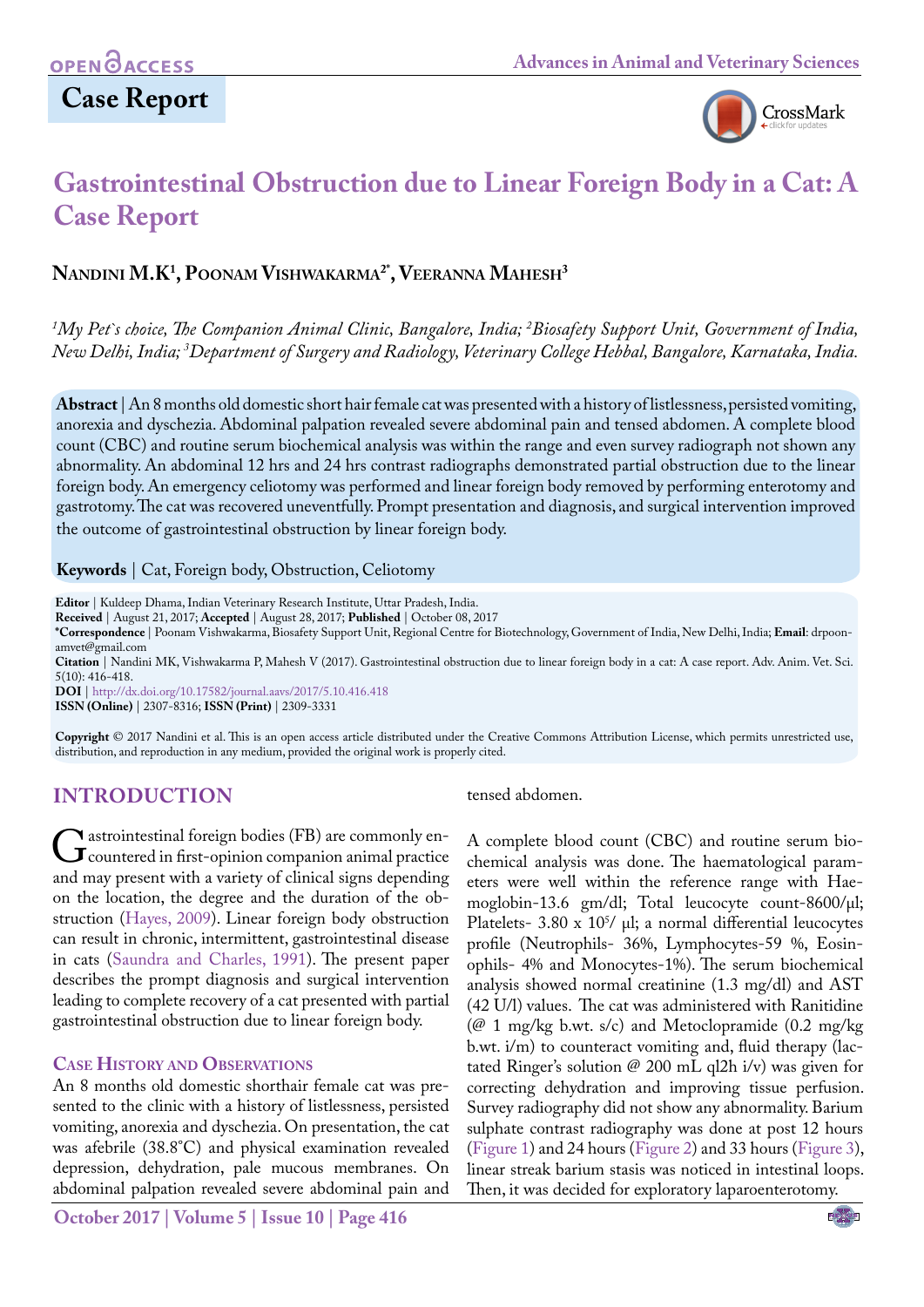# **OPEN GACCESS**

Preoperative stabilization was initiated with antibiotic injection. Cefazolin at 20 mg/kg i/m and Inf. Metronidazole at 10mg/kg i/v and fluid therapy with lactated Ringer's solution  $\varnothing$  200 mL i/v). The cat was prepared for aseptic surgery on the ventral midline after premedication with Diazepam  $\omega$  0.5 mg/kg i/m. Induction and maintenance of anaesthesia was done with Isoflurane and oxygen mixture. A mid line Laparotomy is done to expose the abdomen, the intestinal loop is palpated and exteriorised out. Upon identification of the intraluminal mass enterotomy was performed and on thorough examination it was a linear foreign body. It was difficult to remove the foreign body completely because of its continuing cranial heading towards stomach. The stomach was opened and complete linear foreign body was removed. The gastrotomy and enterotomy wound were closed with inverted double layer pattern and simple interrupted knots inside the lumen respectively. The linear FB of around 105 cm made of string and thread was removed ([Figure 4](#page-1-3)). Entire gastrointestinal tract was evaluated before closing. No areas of perforation or compromised vascular supply were observed and, therefore, intestinal resection was not necessary. Abdominal lavage was performed with warmed Normal saline solution and abdomen was closed routinely. The cat recovered from anesthesia without complications. Postoperatively food and water were withheld for 3 days and cat was maintained with parenteral nutrition which included crystalloids and colloids twice daily and antibiotic was continued for seven days post-surgery, later on advised to give liquid and semisolid food. Sutures were removed on  $10<sup>th</sup>$  day of surgery. Animal recovered uneventfully.



**Figure 1:** Lateral Radiograph after 12 hours of barium sulphate meal revealing pleated or plicated appearance of the intestinal loop suggestive of linear foreign body

<span id="page-1-0"></span>Linear FBs produce a unique type of intestinal obstruction in small animals because they may cause serious and extensive damage to the intestinal tract contrary to the present case. Linear FBs are more commonly reported in cats than in dogs and in 90.6% cases of FBs are thread ([Felts et al.,](#page-2-2) 

**October 2017 | Volume 5 | Issue 10 | Page 417**

#### **Advances in Animal and Veterinary Sciences**



**Figure 2:** Lateral Radiograph after 20 hours of barium sulphate meal shows streaking of intestinal loop with barium

<span id="page-1-1"></span>

**Figure 3**: Lateral Radiograph after 33 hours of barium sulphate meal revealing accumulation of Barium in the intestinal loop and Barium has not passed into the rectum confirms intestinal obstruction

<span id="page-1-2"></span>

**Figure 4:** Surgical removal of linear foreign body

<span id="page-1-3"></span>[1984\)](#page-2-2). In the present case, gastrointestinal obstruction due to linear foreign body was noticed in a cat which showed an uneventful recovery after prompt diagnosis and surgical intervention.